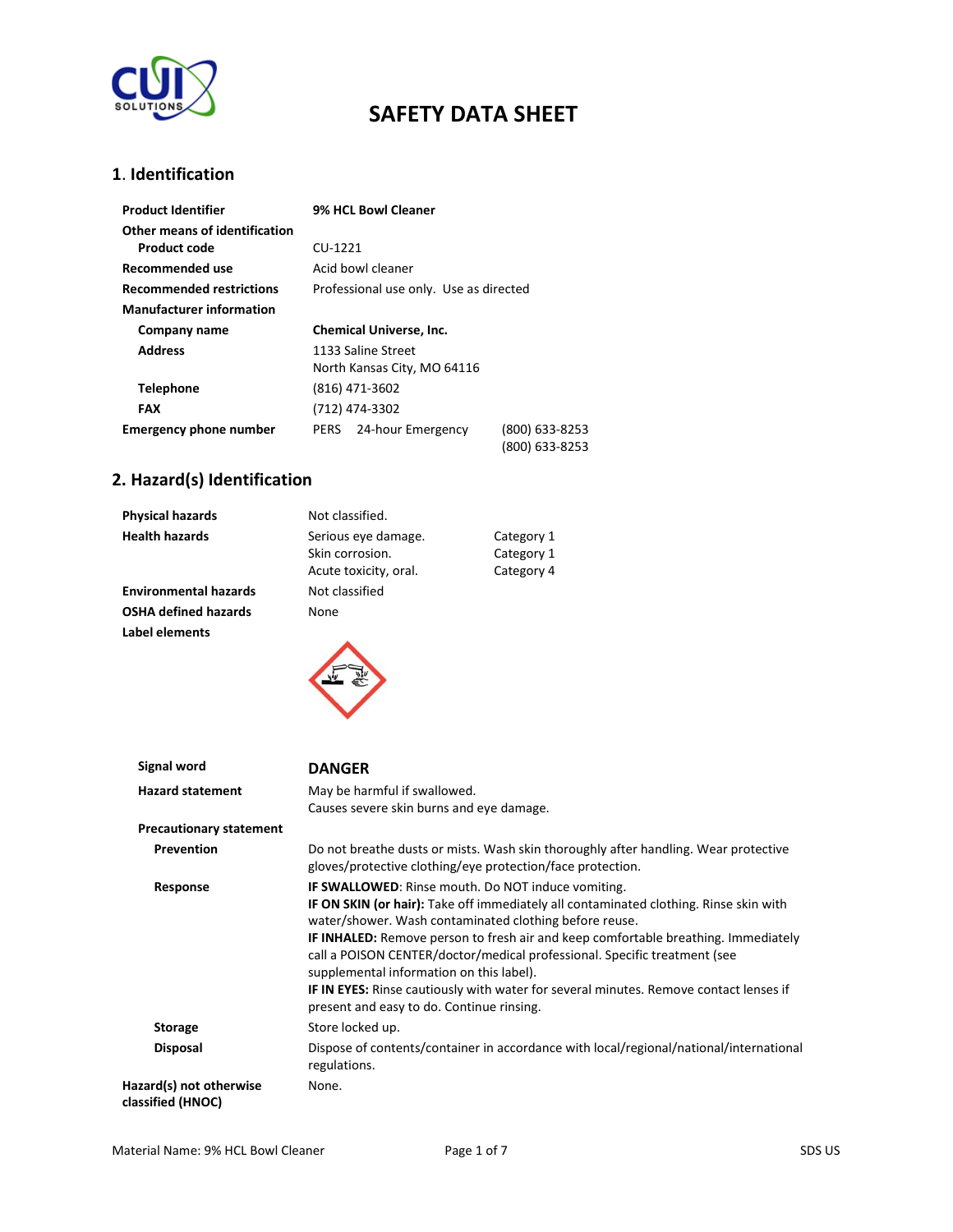

**Supplemental information** None.

### **3. Composition/information on ingredients**

| <b>Mixtures Component(s)</b>             |                   |           |
|------------------------------------------|-------------------|-----------|
| <b>Chemical name</b>                     | <b>CAS number</b> | %         |
| Hydrochloric Acid                        | 7647-01-0         | $5-10$    |
| Other components below reportable levels |                   | $90 - 95$ |

#### **4. First-aid measures**

| <b>Inhalation</b>                                                            | Move to fresh air. Call a physician if symptoms develop or persist.                                                                                                                                                                                                        |
|------------------------------------------------------------------------------|----------------------------------------------------------------------------------------------------------------------------------------------------------------------------------------------------------------------------------------------------------------------------|
| <b>Skin contact</b>                                                          | Remove contaminated clothing immediately and wash skin with soap and water. In case of<br>eczema or other skin disorders: Seek medical attention and take along these instructions.                                                                                        |
| Eye contact                                                                  | Rinse with water for at least 15 minutes. Remove contact lenses if present and easy to do<br>so. Immediately call a physician or transport to hospital.                                                                                                                    |
| Ingestion                                                                    | Rinse mouth. Get medical attention immediately. Do not induce vomiting.                                                                                                                                                                                                    |
| <b>Most important</b><br>symptoms/effects, acute and<br>delayed              | Can cause serious eye damage. Can cause burning sensation in affected areas. Shortness of<br>breath, respiratory tract irritation or damage. Hydrochloric acid is extremely destructive to<br>tissues of the mucous membranes and upper respiratory tract, eyes, and skin. |
| Indication of immediate<br>medical attention and<br>special treatment needed | Provide general support measures and treat symptomatically. Keep victim under<br>observation. Symptoms may be delayed.                                                                                                                                                     |
| <b>General information</b>                                                   | Ensure that medical personnel are aware of the material(s) involved, and take precautions<br>to protect themselves. Wash contaminated clothing before reuse. Use with extreme<br>caution.                                                                                  |

#### **5. Fire-fighting measures**

| Suitable extinguishing media                                        | Water fog. Foam. Dry chemical powder. Carbon dioxide $(CO2)$                                     |
|---------------------------------------------------------------------|--------------------------------------------------------------------------------------------------|
| Unsuitable extinguishing<br>media                                   | Do not use water jet as an extinguisher, as this will spread the fire.                           |
| Specific hazards arising from<br>the chemical                       | During fire, gases hazardous to health may be formed (hydrogen chloride gas).                    |
| Special protective equipment<br>and precautions for<br>firefighters | Self-contained breathing apparatus and full protecting clothing must be worn in case of<br>fire. |
| <b>Fire-fighting</b><br>equipment/instructions                      | Move containers from fire area if you can do so without risk.                                    |
| <b>Specific methods</b>                                             | Use standard firefighting procedures and consider the hazards of other involved materials.       |
| <b>General fire hazards</b>                                         | No unusual fire or explosion hazards noted.                                                      |

### **6. Accidental release measures**

| Personal precautions,<br>protective equipment and<br>emergency procedures | Keep unnecessary personnel away. Keep people away from and upwind of spill/leak. Keep<br>out of low areas. Wear appropriate protective equipment and clothing during clean-up.<br>Avoid inhalation of vapors or mists. Do not touch damaged containers or spilled materials<br>unless wearing appropriate protective clothing. Ensure adequate ventilation. Local<br>authorities should be advised if significant spillages cannot be contained. For personal<br>protection, see section 8 of the SDS. |
|---------------------------------------------------------------------------|--------------------------------------------------------------------------------------------------------------------------------------------------------------------------------------------------------------------------------------------------------------------------------------------------------------------------------------------------------------------------------------------------------------------------------------------------------------------------------------------------------|
| <b>Methods and materials for</b><br>containment and cleaning up           | This product is fully miscible in water.                                                                                                                                                                                                                                                                                                                                                                                                                                                               |
|                                                                           | Large spills: Stop the flow of material, if this is without risk. Dike the spilled material, where<br>this is possible. Cover with plastic sheet to prevent spreading. Absorb in vermiculite, dry                                                                                                                                                                                                                                                                                                      |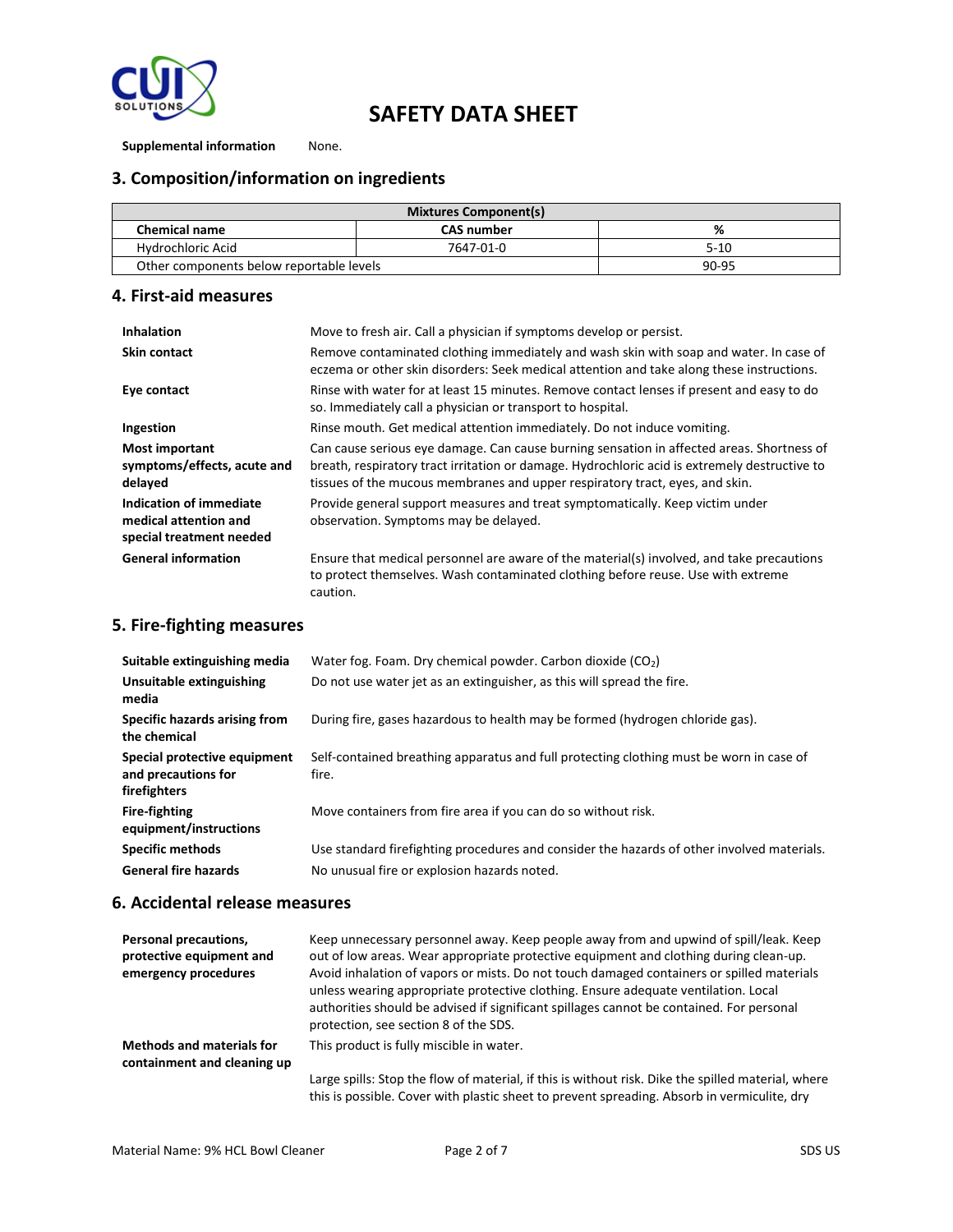

sand or earth and place into containers. Prevent entry into waterways, sewer, basements or confined areas. Following product recovery, flush area with water.

Small spills: Wipe up with absorbent material (e.g. cloth, fleece). Clean surface thoroughly to remove residual contamination.

Never return spills to original container for re-use. For waste disposal, see section 13 of the SDS.

**Environmental precautions** Avoid discharge into surface drainage paths or other areas not consistent with package labeling.

### **7. Handling and storage**

**Occupational exposure limits**

| <b>Precautions for safe handling</b>                               | Avoid breathing mist or vapor. Avoid contact with eyes, skin, and clothing. Avoid prolonged<br>exposure. Provide adequate ventilation. Wear appropriate personal protective equipment.<br>Observe good industrial hygiene practices. |
|--------------------------------------------------------------------|--------------------------------------------------------------------------------------------------------------------------------------------------------------------------------------------------------------------------------------|
| Conditions for safe storage,<br>including any<br>incompatibilities | Store in original tightly closed container. Store away from incompatible materials (see<br>section 10 of the SDS).                                                                                                                   |

### **8. Exposure controls/personal protection**

|                                        | US OSHA Table Z-1 Limits for Air Contaminants (29 CFR 1910.1000)                                                                                                                                                                                                                                                                                                                                                                                                                                                                   |                                                                              |
|----------------------------------------|------------------------------------------------------------------------------------------------------------------------------------------------------------------------------------------------------------------------------------------------------------------------------------------------------------------------------------------------------------------------------------------------------------------------------------------------------------------------------------------------------------------------------------|------------------------------------------------------------------------------|
| <b>Components</b>                      | <b>Type</b>                                                                                                                                                                                                                                                                                                                                                                                                                                                                                                                        | Value                                                                        |
| Hydrochloric acid                      | <b>PEL</b>                                                                                                                                                                                                                                                                                                                                                                                                                                                                                                                         | 5 ppm                                                                        |
| <b>US ACGIH Threshold Limit Values</b> |                                                                                                                                                                                                                                                                                                                                                                                                                                                                                                                                    |                                                                              |
| <b>Components</b>                      | <b>Type</b>                                                                                                                                                                                                                                                                                                                                                                                                                                                                                                                        | Value                                                                        |
| Hydrochloric acid                      | <b>STEL</b>                                                                                                                                                                                                                                                                                                                                                                                                                                                                                                                        | 2 ppm                                                                        |
| <b>Biological limit values</b>         | No information.                                                                                                                                                                                                                                                                                                                                                                                                                                                                                                                    |                                                                              |
| Appropriate engineering<br>controls    | Good general ventilation (typically 10 air changes per hour) should be used. Ventilation<br>rates should be matched to conditions. If applicable, use process enclosures, local exhaust<br>ventilation, or other engineering controls to maintain airborne levels to an acceptable<br>level. It is recommended that users of this product perform a risk assessment to determine<br>the appropriate personal protective equipment.                                                                                                 |                                                                              |
|                                        | Individual protection measures, such as personal protective equipment                                                                                                                                                                                                                                                                                                                                                                                                                                                              |                                                                              |
| Eye/face protection                    |                                                                                                                                                                                                                                                                                                                                                                                                                                                                                                                                    | Avoid contact with eyes. Wear safety glasses with side shields (or goggles). |
| Skin protection                        |                                                                                                                                                                                                                                                                                                                                                                                                                                                                                                                                    |                                                                              |
| <b>Hand protection</b>                 | The use of gloves impervious to the specific material handled is advised to prevent skin<br>contact. Users should check with manufacturers to confirm the breakthrough performance<br>of their products. It should be noted that the time to breakthrough for any glove material<br>may be different for different glove manufacturers. In the case of mixtures, consisting of<br>several substances, the protection time of the gloves cannot be accurately estimated.<br>Suggested protective materials: Nitrile and PVC rubber. |                                                                              |
| Other                                  | recommended.                                                                                                                                                                                                                                                                                                                                                                                                                                                                                                                       | Wear appropriate chemical resistant clothing. Use of an impervious apron is  |
| <b>Respiratory protection</b>          |                                                                                                                                                                                                                                                                                                                                                                                                                                                                                                                                    | In case of insufficient ventilation, wear suitable respiratory equipment.    |
| <b>Thermal hazards</b>                 | Wear appropriate thermal protective clothing, when necessary.                                                                                                                                                                                                                                                                                                                                                                                                                                                                      |                                                                              |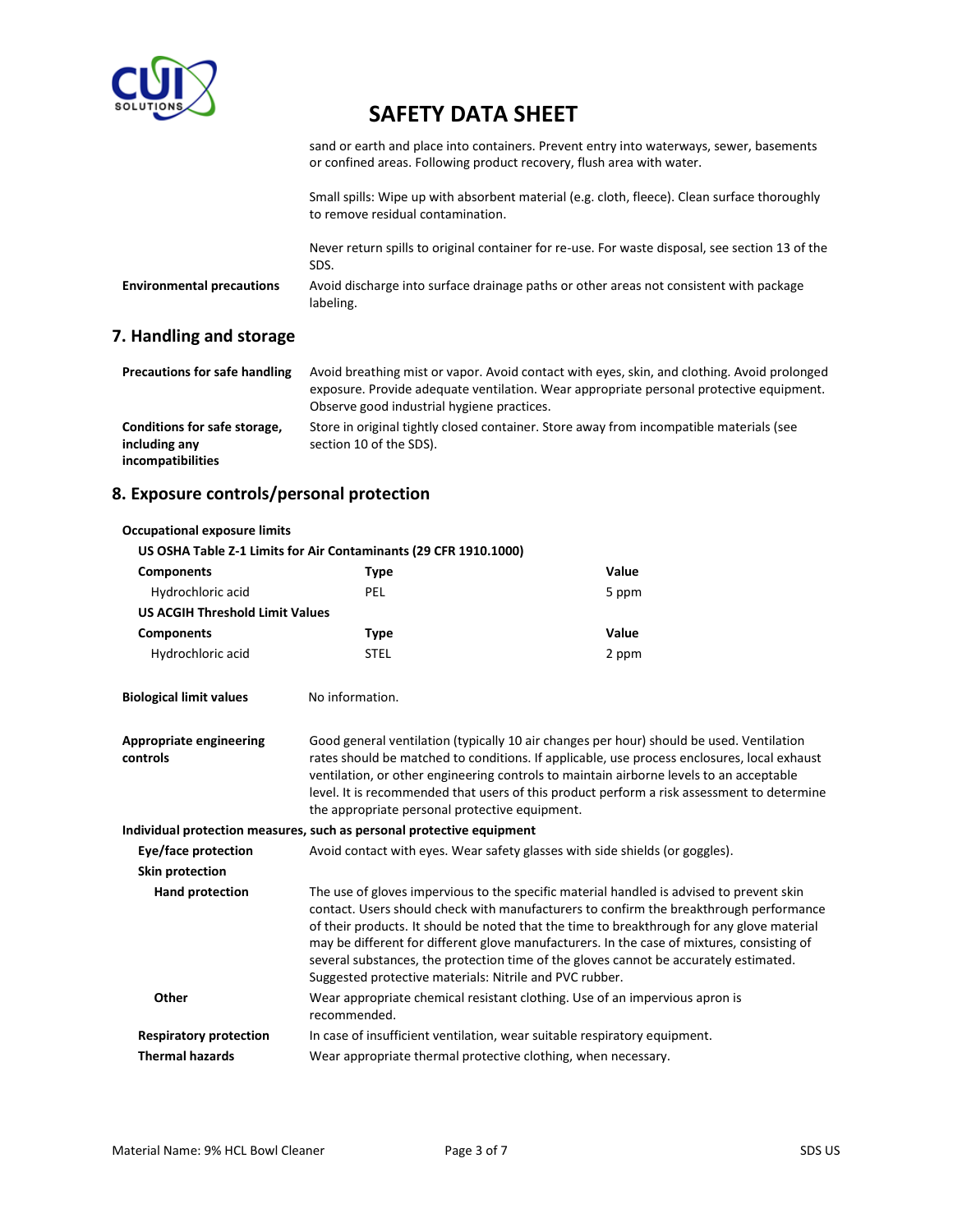

**General hygiene considerations**

When using do not smoke or use chewing tobacco. Always observe good personal hygiene measures, such as washing after handling the material and before eating, drinking, and/or smoking. Routinely wash work clothing and protective equipment to remove contaminants. Contaminated work clothing should not be allowed out of the workplace.

#### **9. Physical and chemical properties**

| Appearance                       |                                              |
|----------------------------------|----------------------------------------------|
| <b>Physical State</b>            | Viscous liquid                               |
| Color                            | Blue                                         |
| Odor                             | Mint/herbal                                  |
| <b>Odor threshold</b>            | Not available.                               |
| рH                               | $0 - 1$                                      |
| Melting/freezing point           | $14^{\circ}$ F (-10 $^{\circ}$ C) estimated. |
| Initial boiling point and        | >212°F (>100°C)                              |
| boiling range                    |                                              |
| <b>Flash point</b>               | Not applicable.                              |
| <b>Evaporation rate</b>          | Not available.                               |
| Flammability                     | Not available.                               |
| <b>Flammability Limits</b>       |                                              |
| Upper                            | Not available.                               |
| Lower                            | Not available.                               |
| Vapor pressure                   | <0.01 mmHg at 77°F (25°C).                   |
| Vapor density                    | Not available.                               |
| Specific gravity (water=1)       | 1.03                                         |
| Solubility in water              | Soluble.                                     |
| <b>Partition coefficient</b>     | Not applicable                               |
| (n-octanol/water)                |                                              |
| <b>Auto-ignition temperature</b> | Not available.                               |
| <b>Decomposition temperature</b> | Not available.                               |
| <b>Viscosity</b>                 | Not available.                               |

### **10. Stability and reactivity**

| Reactivity                                   | This product is stable and non-reactive under normal conditions of use.   |
|----------------------------------------------|---------------------------------------------------------------------------|
| <b>Chemical stability</b>                    | Material is stable under normal conditions. Store in a cool dark place.   |
| <b>Possibility of hazardous</b><br>reactions | Hazardous polymerization does not occur                                   |
| <b>Conditions to avoid</b>                   | Avoid storage in elevated temperatures.                                   |
| Incompatible materials                       | Strong bases, amines, metals, DO NOT MIX WITH BLEACH PRODUCTS             |
| <b>Hazardous decomposition</b><br>products   | No hazardous decomposition products occur. In case of fire see section 5. |

## **11. Toxicological information**

| Information on likely routes<br>of exposure |                                                                 |
|---------------------------------------------|-----------------------------------------------------------------|
| Ingestion                                   | Do not ingest. May be harmful if swallowed.                     |
| <b>Inhalation</b>                           | Do not inhale. May cause damage to the upper respiratory tract. |
| <b>Skin contact</b>                         | Can cause severe skin burns.                                    |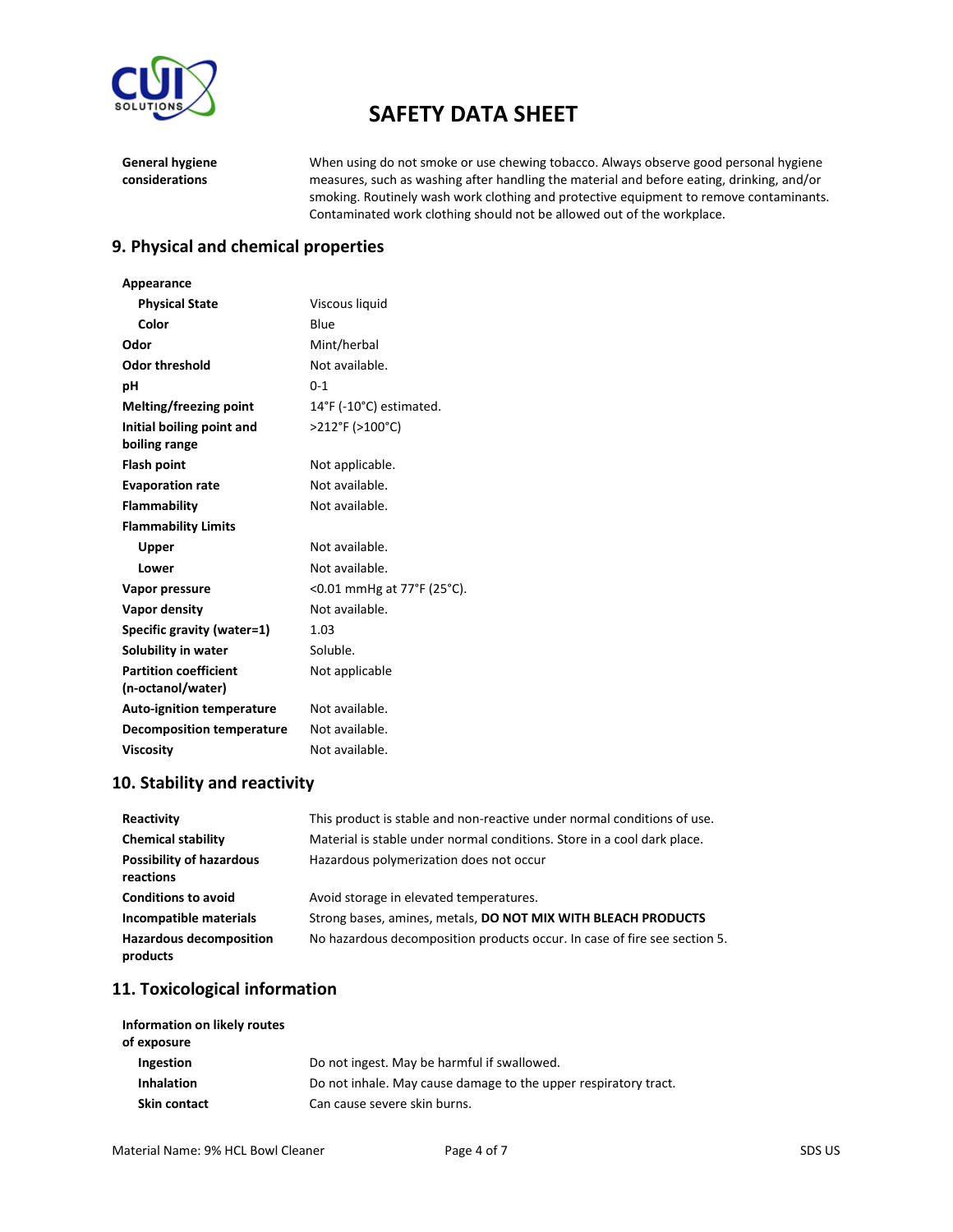

**Symptoms related to the physical, chemical and toxicological characteristics** Acute toxicity **May be harmful if swallowed.** 

**Eye contact** Can cause serious eye damage.

Burning sensation, coughing, wheezing, shortness of breath. Hydrochloric acid is extremely destructive to mucous membranes and upper respiratory tract, eyes, and skin. Redness, swelling and excessive tearing of the eyes

| <b>Product</b> 9% HCL Bowl Cleaner (CAS mixture)                           |                          |                           |
|----------------------------------------------------------------------------|--------------------------|---------------------------|
| <b>Exposure Classification</b>                                             | <b>Route and Species</b> | $LD_{50}$                 |
| Acute                                                                      | Oral. rat                | >3,410 mg/kg (estimated)  |
| Acute                                                                      | Dermal, rabbit           | >18,200 mg/kg (estimated) |
| *Estimates for product may be based on additional component data not shown |                          |                           |

| Skin corrosion/irritation                                      | Can cause severe skin burns.                                                                                           |
|----------------------------------------------------------------|------------------------------------------------------------------------------------------------------------------------|
| Serious eye damage/ irritation                                 | Can cause serious eye damage.                                                                                          |
| <b>Respiratory sensitization</b>                               | Not considered a respiratory sensitizer.                                                                               |
| <b>Skin sensitization</b>                                      | Not considered a skin sensitizer.                                                                                      |
| <b>Germ cell mutagenicity</b>                                  | No data available to indicate product or any<br>components present at greater than 0.1% are<br>mutagenic or genotoxic. |
| Carcinogenicity                                                | Not considered a carcinogen.                                                                                           |
| OSHA Specifically Regulated Substances (29 CFR 1910.1001-1050) | Not Listed.                                                                                                            |
| <b>Reproductive toxicity</b>                                   | No data available.                                                                                                     |
| Specific target organ toxicity – single exposure               | May cause damage to the upper respiratory tract with<br>prolonged inhalation.                                          |
| Specific target organ toxicity – repeated exposure             | No data available.                                                                                                     |
| <b>Aspiration hazard</b>                                       | No data available.                                                                                                     |

#### **12. Ecological information**

| <b>Ecotoxicity</b>                                                                             |                |                  |
|------------------------------------------------------------------------------------------------|----------------|------------------|
| 9% HCL Bowl Cleaner (CAS mixture)<br>Product                                                   |                |                  |
| <b>Aquatic Receptor</b>                                                                        | <b>Species</b> | LC <sub>50</sub> |
| $LC_{50}$ (96-hr) >210 mg/L (estimated)<br><b>Fathead Minnow</b> (Pimephales promelas)<br>Fish |                |                  |
| *Estimates for product may be based on additional component data not shown                     |                |                  |

| <b>Persistence and</b><br>degradability         | No data available. Not expected to persist in an open environment                                                                                                                                                                                                                                                                                  |
|-------------------------------------------------|----------------------------------------------------------------------------------------------------------------------------------------------------------------------------------------------------------------------------------------------------------------------------------------------------------------------------------------------------|
| <b>Bio-accumulative potential</b>               | Not data available This product will not bio-accumulate in dynamic systems                                                                                                                                                                                                                                                                         |
| Partition coefficient n-octanol/water (log Kow) | Not applicable                                                                                                                                                                                                                                                                                                                                     |
| Mobility in soil                                | No data available. Listed components are inorganic and highly water-soluble. In aqueous<br>medium, the listed chemical(s) will readily dissociate into ionic molecules that will be<br>weakly adsorbed onto organic matter particles. These components are expected to exhibit<br>moderate to high mobility in saturated and semi-saturated soils. |
| Other adverse effects                           | May be harmful to plants or wildlife in high concentrations. No other adverse<br>environmental effects known (i.e. ozone depleting substance, tropospheric ozone precursor,<br>greenhouse gas emission, endocrine disruptor or other deleterious environmental effect)                                                                             |

#### **13. Disposal considerations**

| Disposal instructions | Collect and reclaim or dispose in sealed containers at licensed waste disposal site. Dispose |
|-----------------------|----------------------------------------------------------------------------------------------|
|                       | of contents/container in accordance with local/regional/national/international regulations.  |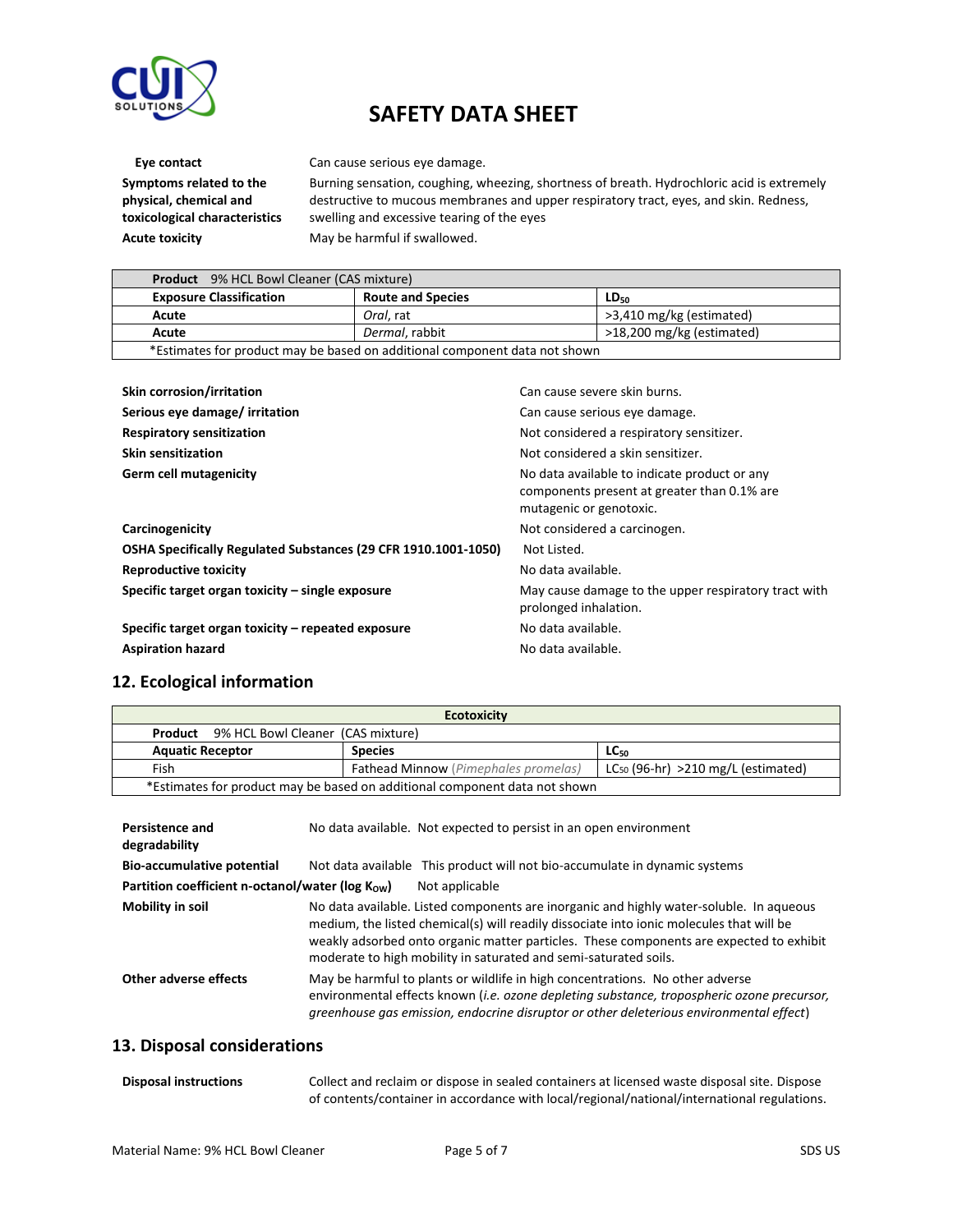

| Local disposal regulations            | Dispose in accordance with all applicable regulations                                                                                                                                                                                                                                                                                                                                                                        |
|---------------------------------------|------------------------------------------------------------------------------------------------------------------------------------------------------------------------------------------------------------------------------------------------------------------------------------------------------------------------------------------------------------------------------------------------------------------------------|
| Hazardous waste code                  | As packaged, this product may meet criteria defining RCRA corrosive (D002) hazardous<br>wastes when disposed. (40 CFR Part 261, Subpart C). Before selecting disposal method,<br>ensure that the waste materials have been properly assessed and, as necessary, tested to<br>confirm regulatory status.<br>The waste code should be assigned in discussion between the user, the producer and the<br>waste disposal company. |
| Waste from residues/unused<br>product | Dispose of in accordance with local regulations. Empty containers or liners may retain some<br>product residues. This material and its container must be disposed of in a safe manner.<br>(see: Disposal instructions).                                                                                                                                                                                                      |
| <b>Contaminated packaging</b>         | Empty containers should be taken to an approved waste handling site for recycling or<br>disposal. Since emptied containers may contain product residue, follow label warnings<br>even after container is emptied.                                                                                                                                                                                                            |

#### **14. Transport information**

| <b>USDOT</b>                                                                   |                                                                           |
|--------------------------------------------------------------------------------|---------------------------------------------------------------------------|
| UN number                                                                      | UN3264                                                                    |
| UN proper shipping name                                                        | Corrosive liquids, acidic, inorganic n.o.s. (Contains: hydrochloric acid) |
| Transport hazard class(es)                                                     |                                                                           |
| <b>Class</b>                                                                   | 8                                                                         |
| Subsidiary risk                                                                | ۰                                                                         |
| Packaging group                                                                | Ш                                                                         |
| <b>Marine pollutant</b>                                                        | No                                                                        |
| Special precautions for user                                                   | Read safety instructions, SDS, and emergency procedures before handling.  |
| Transport in bulk according to<br>Annex II of MARPOL 73/78 and<br>the IBC Code | Not intended to be transported in bulk.                                   |

**DOT Label/Placard**



### **15. Regulatory information**

```
US federal regulations
```
**SARA 302 Extremely hazardous substance** Not listed. **SARA 304 Emergency release notification** Not listed. **SARA 311/312 Hazard Categories** Immediate Hazard - Yes Delayed Hazard – No Fire Hazard – No Pressure Hazard – No Reactivity Hazard – No **SARA 313 (TRI reporting)** Not listed.